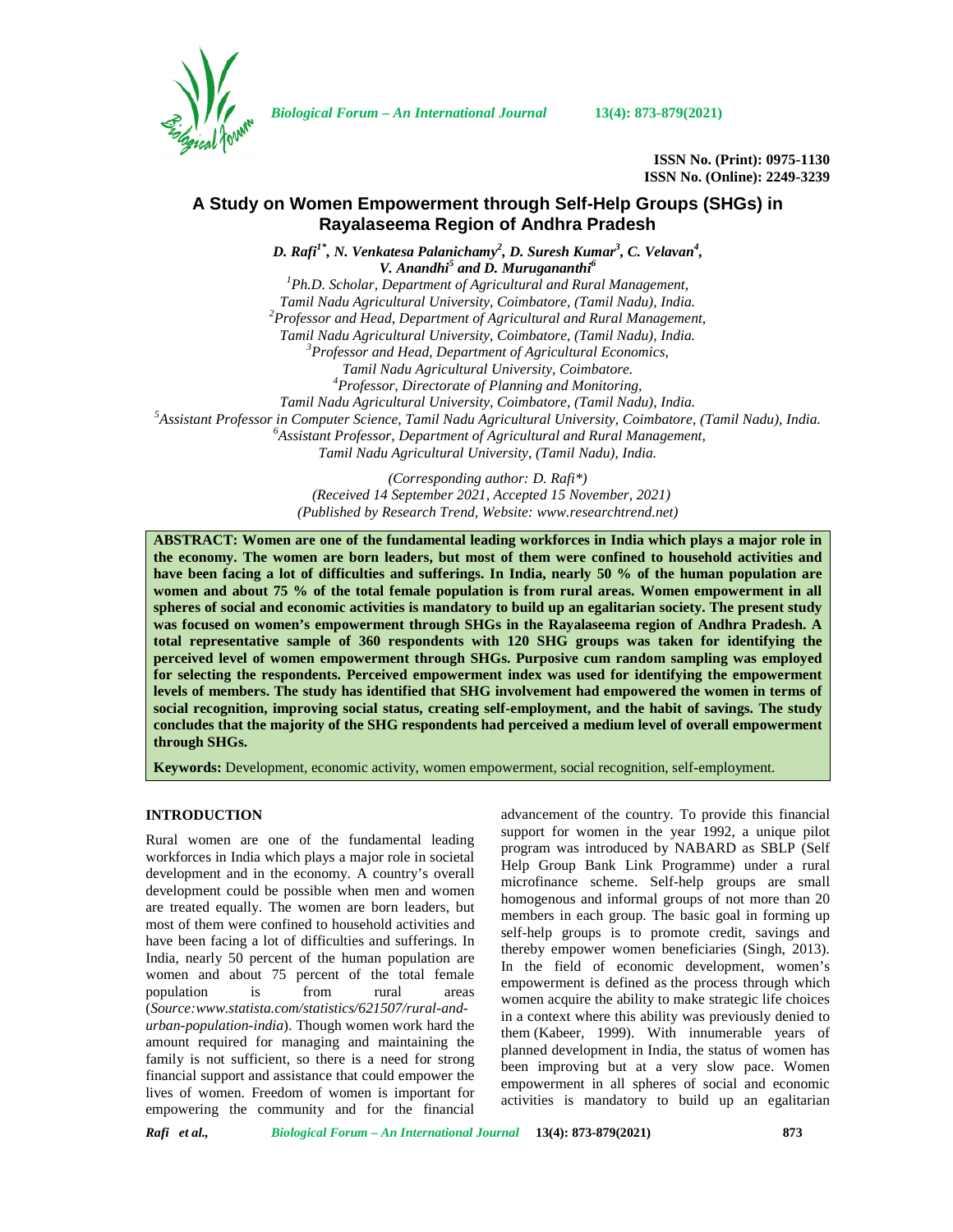society. SHGs have laid the foundation to address women's empowerment. Against this background, the present study was conducted with the objective to understand the perceived level of women's empowerment through self-help groups in the Rayalaseema region of Andhra Pradesh.

## **REVIEW OF LITERATURE**

Selvarani (2006) in her study on the impact of SHGs in rural women of Tamil Nadu, had concluded that the majority of the women had perceived a medium level of empowerment in terms of the social, economic, and political dimension of empowerment.

Gupta in 2007 studied women empowerment through Godavari. SHGs and concluded that self-help groups are effective in changing the lives of women in a positive manner.

Deka, (2011) in the study of various determinants of women empowerment had concluded that gender discrimination was controlled through SHGs by mobilizing women in knowing their rights.

Srinivas, (2014) conducted a study on the impact of microfinance on rural women in Andhra Pradesh and concluded that bank-linked SHG program has reduced the poverty levels of rural women by empowering their lives.

Bayulgen, (2015) concluded that microcredit loans given to women through NGOs have only led to modest improvements in the socio-economic status and had almost no effect on their political empowerment of women.

Brody *et al.,* (2016) inferred that women-based self help groups have positive effects on the political and economic empowerment of women.

Tandon, (2016) had reviewed women's empowerment perspectives and views and defined women empowerment in terms of psychological (cognitive) and economic components.

Rachit, (2017) conducted a study on women's empowerment in Uttar Pradesh and concluded that SHGs are important in empowering the lives of rural women.

Rahman *et al.,* (2017) stated that microfinance has positive impact on all the selected indicators of women empowerment in Bangladesh.

Chaudhury, (2018) conducted a study on the role of SHGs in promoting self-reliance in Odisha and inferred that NGO-linked SHGs are playing important role in defining women's lives in a positive manner by means of self-motivation.

Agarwal *et al.,* (2020) inferred that SHGs created women empowerment in terms of economic development, improvement in family matters, decision to use public amenities and political empowerment.

Thilagaraj, (2020) conducted a study on women empowerment and concluded that the involvement of members in SHGs has empowered the lives of women in terms of social dimension and economic dimension.

Gupta and Rathore  $(2021)$  revealed that the overall  $\frac{\text{perusing}}{\text{indicators}}$ empowerment of women is significant empowerment after associating with SHG. It was also inferred that women are mostly empowered economically, followed by social empowerment, political empowerment.

### **MATERIALS AND METHODS:**

In Andhra Pradesh, there are 8,19,855 self-help groups with 83,00,251 women beneficiary members(*source*: *Ministry of Rural Development -National Rural Livelihood Mission State Wise Report*). There are 13 districts and 662 blocks in the state. Based on regional, cultural and socio-economic aspects all the districts of Andhra Pradesh were classified into two regions Rayalaseema region and the Coastal Andhraregion. Rayalaseema region consists of four districts Kurnool, Anantapur, Cuddapah, and Chittoor while the Coastal Andhra region consists of nine districts namely Nellore, Prakasam, Guntur, Krishna, West Godavari, East Srikakulam, Vizianagaram, and Visakhapatnam. The present study was conducted in the Rayalaseema region of Andhra Pradesh at various stages as the selected region constitutes around 42 percent of total SHGs formation in Andhra Pradesh.

During the first stage, two districts namely Kurnool and Anantapur districts from the Rayalaseema region were selected purposively based on the recommendations of the Society for Elimination and Rural Poverty (SERP Chairman) of Andhra Pradesh. During the second stage, three m from each district were selected purposively based on the implementation of the SHG program for the first time based on the recommendations of the UNDP program. A total of six mandals from both the districts namely Orvakal, Panyam, and Pagidyala from Kurnool and Bukkarayasamudram, Raptadu, and Gooty mandals were selected. During the third stage, five villages from each mandal were selected purposive cum randomly based on the distance between from the mandal headquarter viz., one village which is close to mandal headquarters, one village which is in the interior parts, and three villages in between the two selected villages. Thus, a total of 30 villages (15 from each district) were selected from both districts.

During the final stage, from each village, four SHG groups were selected randomly and within each group, three members (a leader and 2 members) were selected, thus a total of 4 SHG groups with 12 women beneficiaries were taken from each village. A final of 60 SHG groups in each district with 180 women beneficiaries were taken for the study, thus making a total representative sample of 360 respondents with 120 SHG groups from both the districts. The primary data about the study was based on a personal interview with the respondents. A pre-tested interview schedule was used to collect primary data from the SHG group leaders and members. The survey was conducted from April to May 2021. The reference year for the present study regarding financial parameters and group-related information was taken 2020 – 2021.

**Measurement of Perceived Women Empowerment.** The theme of the present study was to analyze the perceived empowerment levels of SHG women. By perusing through the relevant literature, relevant the psychological dimension of empowerment, sociological dimension of empowerment, the economic dimension of empowerment, and political dimension of empowerment were identified. Perceived women

*Rafi et al., Biological Forum – An International Journal* **13(4): 873-879(2021) 874**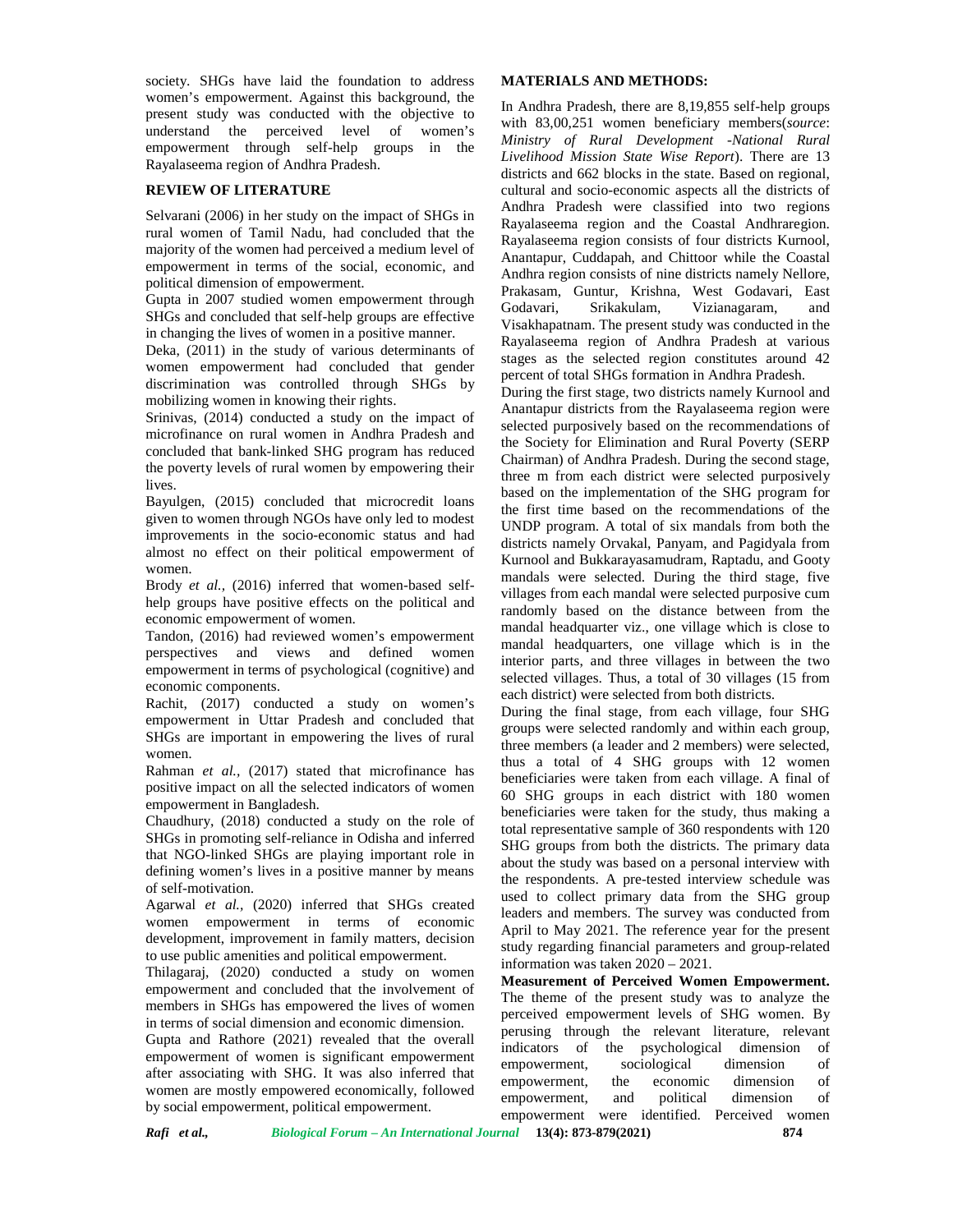empowerment was measured using a three-point agencies, continuum. Three scores were given to full level of empowerment, two scores were given to partial level empowerment and one score was given to nil empowerment. Total empowerment score for respondents was obtained by summing up the scores obtained for psychological, sociological, economic, and political empowerment. The perceived empowerment level for each respondent was calculated by using the formula developed by Selvarani, (2006).

Perceived Empowerment Index

# Total score obtained by an individual  $\times 100$ Total possible maximum score

By using the formula, psychological empowerment triggered index, sociological empowerment index, economic empowerment index, political empowerment index was calculated and thus overall empowerment index was worked out as follows.

Overall Empowerment Index =  $PEI + SEI + EEI +$ POEI

PEI = Psychological empowerment index

SEI = Sociological empowerment index

EEI = Economic empowerment index

POEI = Political empowerment index

Based on the perceived empowerment index score under each dimension, respondents were further categorized to their respective empowerment level as high, medium, low based on standard deviation and mean as shown in Table 1.

**Table 1: Categorization of Empowerment Levels.**

| <b>Sr. No.</b> | Category | Score                                 |
|----------------|----------|---------------------------------------|
|                | High     | Above mean $+$ standard deviation     |
|                | Medium   | Between mean $\pm$ standard deviation |
|                | Low.     | Below mean – standard deviation       |

### **RESULTS AND DISCUSSIONS**

Perceived women empowerment refers to the understanding of an individual about the growth and attainment by realizing their innate potentials, sensitizing their rights and privileges, being aware of supply and services available by government and other

and striking for the development psychologically, socially, economically and politically with adequate accessibility of all moving towards the empowerment. The theme of the present study was to analyze the perceived empowerment levels of SHG women. The major variables of women empowerment were identified under four major dimensions viz., psychological, sociological, economic, and political for the present study.

 $\times 100$  to empowerment. This dimension helps in shaping the **Psychological Dimension:** The psychological dimension of empowerment represents the internal motivation characters of a women individual that leads woman to regulate herself as a person with selfintrinsic motivation through SHG participation. In the present study, a set of 11 statements were included for identifying the psychological dimension level among SHG members. The list of statements that were used for the study was Improvement in self-confidence, communication skill, competency skill, increase in leadership skills, risk bearing ability, managerial skills, Development of selfrespect, Skill development in the maintenance of records and accounts, Ability to express own views, "We" feeling among members, and increase in learning opportunity.

> The findings on the perceived level of psychological women empowerment are presented in Table 2. It was reported in the table that the majority of the women beneficiaries (76.38 percent) had medium psychological empowerment and also among the selected districts 76 percent of the respondents had a medium level of psychological empowerment. A total of 11 percent and 12.5 percent of the women members were having high and low levels of psychological empowerment. Among the selected districts Kurnool has 11.6 percent of low level of psychological empowerment and in Anantapur, it was noted as 13.33 percent. The high level of psychological empowerment across the districts was observed as 11.6 percent (Kurnool) and 10.55 percent (Anantapur).

|         | <b>Kurnool</b> |                        | Anantapur        |                        | <b>Total</b>     |                        |                  |
|---------|----------------|------------------------|------------------|------------------------|------------------|------------------------|------------------|
| Sr. No. | Category       | <b>Number</b><br>(180) | Percent<br>(100) | <b>Number</b><br>(180) | Percent<br>(100) | <b>Number</b><br>(360) | Percent<br>(100) |
| ı.      | Low            | 21                     | 11.66            | 24                     | 13.33            | 45                     | 12.5             |
| ٠.      | Medium         | 138                    | 76.66            | 137                    | 76.11            | 275                    | 76.38            |
| J.      | High           | 21                     | 11.66            | 19                     | 10.55            | 40                     | 11.11            |
|         | Total          | 180                    | 100              | 180                    | 100              | 360                    | 100              |

At the time of investigation, it was observed that the majority of the women members have perceived full empowerment in terms of expressing their views freely and addressing the group problems during group meetings. It was noticed that members were communicating freely with the self-confidence they gained through SHGs experience and thereby managing the group activities efficiently with the 'we'- feeling. It was observed that respondents were yet to improve their skills in maintaining records, taking considerable

risky decisions, exploring opportunities, and increasing their leadership skills. The non-governmental organizations that were linked to concerned SHGs should focus on improving the above-said skills by engaging all the members with proper training and demonstrations. The medium level of psychological empowerment of selected respondents was due to exposure of women to SHGs in gaining self-confidence, employing high self-reliance, moderate decision making, and high aspiration. The outcomes of the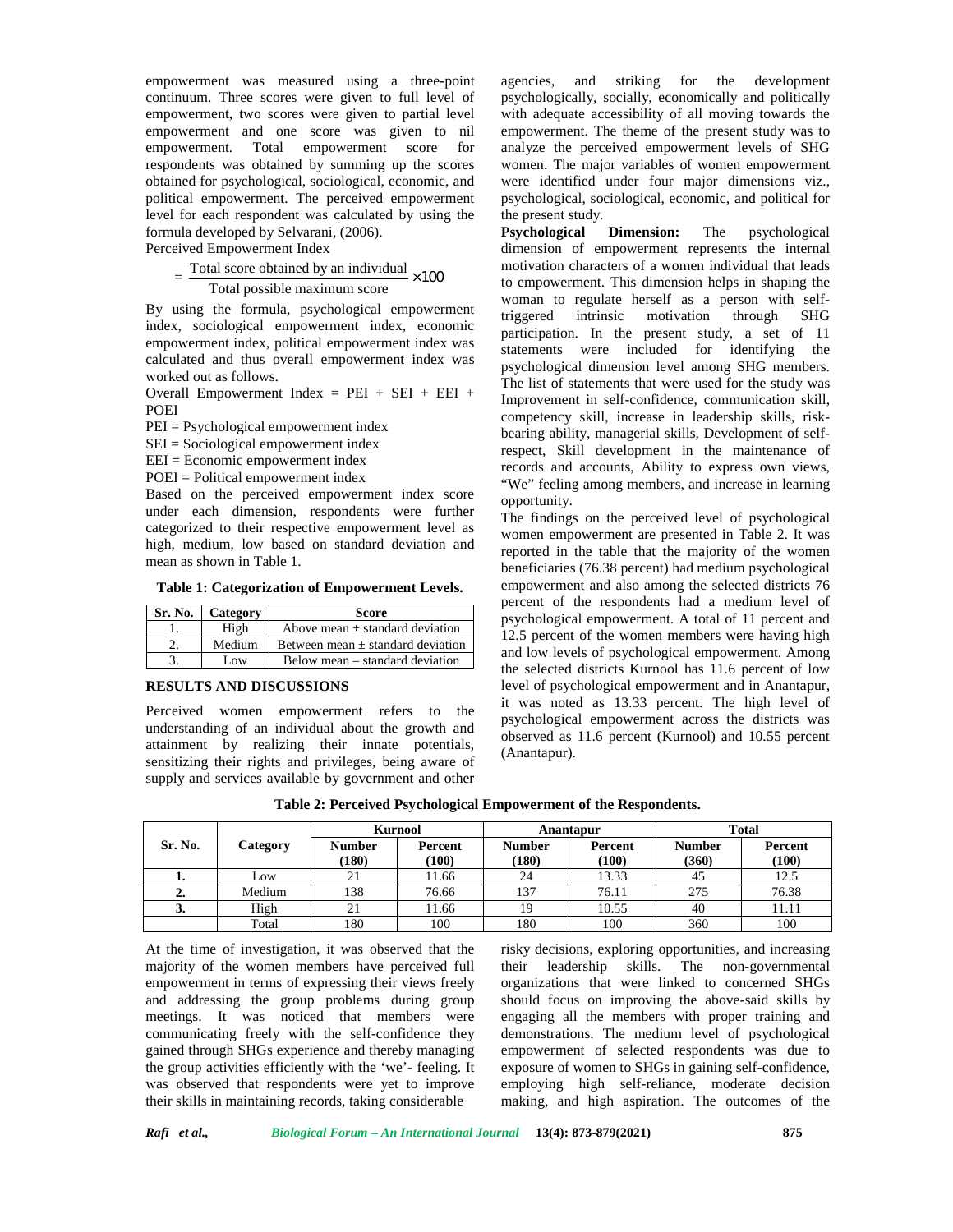present study are in line with the findings of Selvarani (2006); Brody *et al.,* (2016).

**Sociological Dimension:** The perceived sociological dimension of women empowerment means helping others through SHGs to adopt simple and powerful skills that could help the women beneficiaries to change their living standards, and thereby sharing the responsibility of the society effectively. In simple it represents the social status level of women respondents through SHG joining. In the present study, a set of 14 statements were used for identifying the perceived level of a sociological dimension of empowerment (viz., Awareness in social recognition, women rights, socio economic development programs, improvement in social status, educational status, gender equity, active involvement in addressing social issues and problems, making members to highly informative, a better understanding about group co-operation, joint decision making at all levels, better planning in family maintenance, social problems in the village are resolved, better linkage with local institutions, development of ability in the networking of people, etc.)

The findings on the perceived level of sociological women empowerment are presented in Table 3. It could be seen from the table, that majority of the beneficiaries had a medium level of sociological empowerment with 67.22 percent and approximately 16 percent of the sample were under high and low levels. In both the districts, it was noted that the majority of the respondents had perceived a medium level of sociological empowerment (with 65 percent in Kurnool and 68 percent in Anantapur). In the Kurnool district, 18.33 percent of respondents have opted for a high level of sociological empowerment while 16.11 percent have opted for a low level. At the time of investigation, it was noticed that the majority of the respondents perceived full empowerment in social status, social recognition, and collective decision-making by joining as a member of SHG. It was also noticed that women respondents also perceived in knowing their rights and became informative by involving in socio-economic development programs. Through SHGs experience women also addressed many social issues like women's harassment, child labour, gender inequality, etc.

|  |  | Table 3: Perceived Sociological Empowerment of the Respondents. |
|--|--|-----------------------------------------------------------------|
|--|--|-----------------------------------------------------------------|

|         |          | <b>Kurnool</b>        |                  | Anantapur              |                  | <b>Total</b>           |                  |
|---------|----------|-----------------------|------------------|------------------------|------------------|------------------------|------------------|
| Sr. No. | Category | <b>Number</b><br>180) | Percent<br>(100) | <b>Number</b><br>(180) | Percent<br>(100) | <b>Number</b><br>(360) | Percent<br>(100) |
|         | Low      | 29                    | 16.11111         | 29                     | 16.11111         | 58                     | 16.11111         |
|         | Medium   | 18                    | 65.55556         | 124                    | 68.88889         | 242                    | 67.22222         |
| J.      | High     | 33                    | 18.33333         | 27                     |                  | 60                     | 16.66667         |
|         | Total    | 180                   | 100              | 180                    | 100              | 360                    | 100              |

The bank-linked SHG program by non-government organizations (SERP- VELUGU) provides a platform for women beneficiaries to use their hidden potential and enhance their capabilities based on the principle of mutual self-help. The networking of women through SHGs was able to generate sustainable employment in various spheres. Women's participation in SHGs helped them to gain status in society and family. Most of the women earned a respectable self-image in society by participating in group activities actively. All these stated factors might have made the members feel medium sociological empowerment. The outcomes of the present study are in line with the findings of Selvarani (2006); Brody *et al.,* (2016); Gupta & Rathore (2021).

**Economic Dimension:** In the present study, the perceived economic dimension of SHG women determines a path in taking lifetime decisions that eradicate poverty by getting involved in small fund generating activities with the help of bank-linked self help groups. This component of women's empowerment deals with the economic activities

adopted and getting financial assistance through self help groups by becoming members of SHG. To study the perceived level of economic empowerment a set of 20 statements were taken viz., entrepreneurial activities taken, asset creation, access of credit and repayment of credit, savings development, self-employment, etc.

The findings on the perceived level of economic women empowerment are presented in Table 4. It could be inferred from the table, that majority of the beneficiaries had a medium level of economic empowerment with 66.9 percent and within the districts, a similar medium trend was observed with 65 percent in Kurnool and 68 percent in Anantapur. The percentage of respondents that have opted for high and low levels of economic empowerment was 13 percent and 19 percent. In Kurnool district, 18.9 percent of the sample perceived a low level of economic empowerment and in Anantapur, it was 20.55 percent. The percentage of members that have perceived a high level of economic empowerment across the districts was noted as 15.55 percent (in Kurnool) and 11.11 percent (in Anantapur).

**Table 4: Perceived Economic Empowerment of the Respondents.**

|         |          |                        | <b>Kurnool</b>   |                        | Anantapur        |                        | <b>Total</b>     |
|---------|----------|------------------------|------------------|------------------------|------------------|------------------------|------------------|
| Sr. No. | Category | <b>Number</b><br>(180) | Percent<br>(100) | <b>Number</b><br>(180) | Percent<br>(100) | <b>Number</b><br>(360) | Percent<br>(100) |
| ı.      | Low      | 34                     | 18.9             | 37                     | 20.55            | 71                     | 19.72            |
| ∠.      | Medium   | 118                    | 65.55            | 123                    | 68.33            | 241                    | 66.94            |
| J.      | High     | 28                     | 15.55            | 20                     | 11.11            | 48                     | 13.33            |
|         | Total    | 180                    | 100              | 180                    | 100              | 360                    | 100              |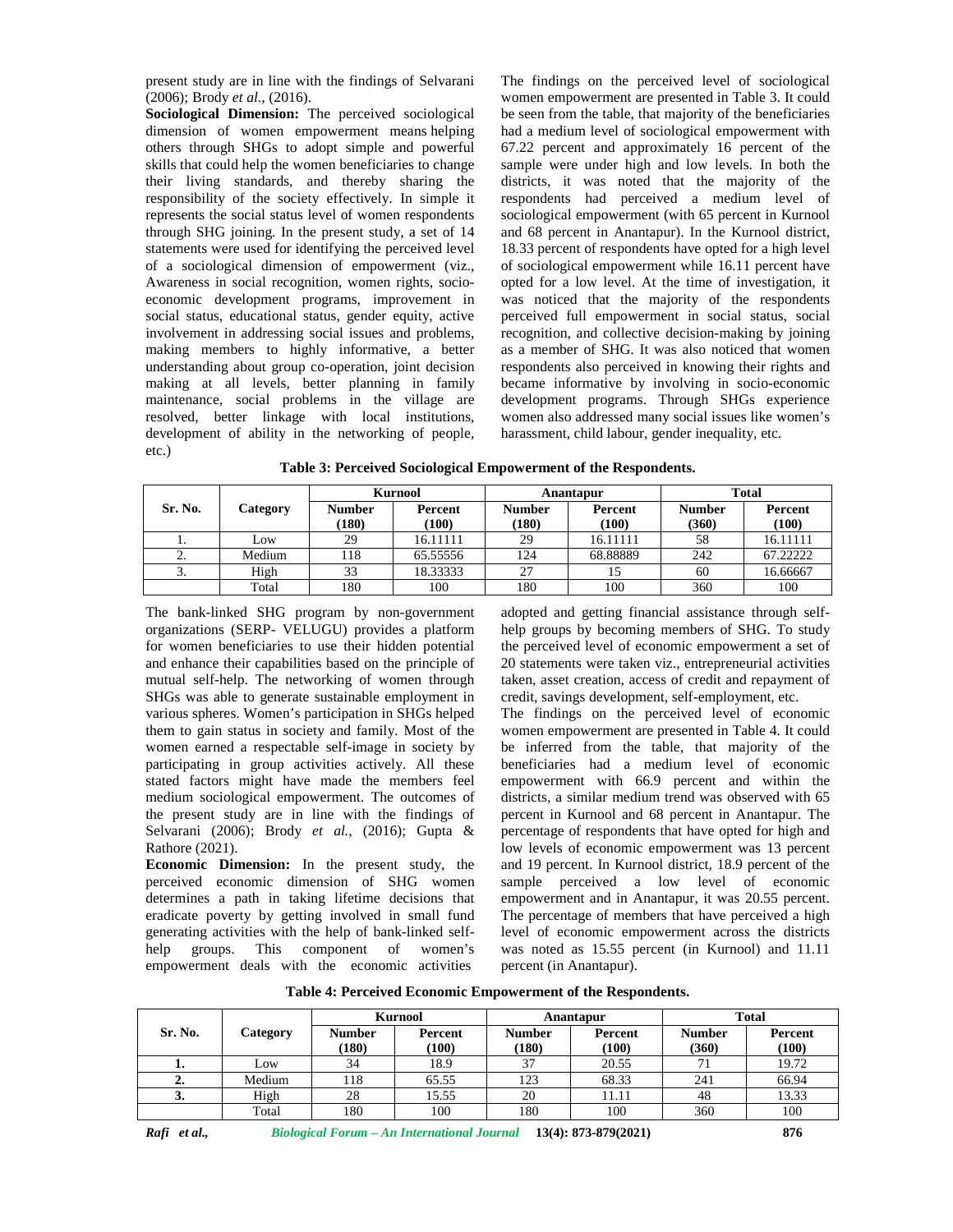At the time of data collection, it was observed that the Political majority of the self-help group members perceived full empowerment in fund generating activities by promoting entrepreneurial thoughts. By involving in income-generating activities all the respondents have inculcated the habit of monthly savings with the view of future security. By joining in SHGs women got self employed and reduced their poverty level to some extent. It was noticed that the majority of the respondents felt economic independence due to the additional returns earned. Access to credit becomes very easy to all the members through SHG joining at a minimal interest rate of 12 percent per annum there by making the members free from the clutches of money lenders who usually charge at 15 – 20 percent. All these stated factors might have made the members perceive medium economic empowerment. The outcomes of the present study are in line with the findings of Selvarani (2006); Brody *et al.,* (2016); Agarwal *et al.,* (2020) and Gupta & Rathore (2021).

**Dimension:** The perceived political dimension of women empowerment states the sustainable development of women to participate actively in SHG activities viz., conducting the SHG elections, enrolling potential leaders, and managing the self-help cluster with strong decisions. This dimension of women empowerment deals with SHG group elections and thereby electing the leader with the collective decision-making of all the participants of the cluster. The findings of the perceived level of political empowerment are tabulated in Table 5. The majority of the respondents had a medium level of political empowerment (62 percent) and a considerable amount of 18 percent of both the levels (high and low) for political empowerment was also noticed. Among the districts, Kurnool district had 56 percent of the medium level while in Anantapur it is 67 percent. In Anantapur district, 16 percent of respondents opted for both high and low levels of political empowerment and in Kurnool district, it was noted as 21 percent for high and low levels.

**Table 5: Perceived Political Empowerment of the Respondents.**

|         |          |                        | <b>Kurnool</b>   | Anantapur              |                  |                        | <b>Total</b>     |
|---------|----------|------------------------|------------------|------------------------|------------------|------------------------|------------------|
| Sr. No. | Category | <b>Number</b><br>(180) | Percent<br>(100) | <b>Number</b><br>(180) | Percent<br>(100) | <b>Number</b><br>(360) | Percent<br>(100) |
| ı.      | LOW      | 39                     | 21.66            | 29                     | 16.11            | 68                     | 18.88            |
| ∸.      | Medium   | 102                    | 56.66            | 122                    | 67.77            | 224                    | 62.22            |
| J.      | High     | 39                     | 21.66            | 29                     | 16.11            | 68                     | 18.88            |
|         | Total    | 180                    | 100              | 180                    | 100              | 360                    | 100              |

Most of the respondents perceived medium empowerment in terms of participation in the election process, contesting in an election and taking leadership positions thereby making strong decisions. SHG respondents participate in Grama Ikhya Sangam and Mandala Ikhya Sangam meetings regularly but only a few women enrolled themselves in elections and took a leadership position and formed a Board of Directors with the president, vice-president, secretary, joint secretary, and treasurer. This could be the reason for perceiving the medium level of political empowerment by the members.

The outcomes of the present study are in line with the findings of Selvarani (2006); Brody *et al.,* (2016).

**Overall Empowerment Level:** The perceived overall empowerment among the members indicates the change in the lives of respondents by joining bank-linked SHGs. It helps in attaining sustainable development of women beneficiaries in all the dimensions like psychological, economic, sociological, and political through SHGs. The outcomes on the perceived level of overall empowerment of respondents are presented in Table 6.

|         | <b>Kurnool</b> |                              |                  | Anantapur              |                  | <b>Total</b>           |                  |
|---------|----------------|------------------------------|------------------|------------------------|------------------|------------------------|------------------|
| Sr. No. | Category       | <b>Number</b><br><b>180)</b> | Percent<br>(100) | <b>Number</b><br>(180) | Percent<br>(100) | <b>Number</b><br>(360) | Percent<br>(100) |
| .,      | Low            | 31                           | 18.33333         | 30                     | 15.55556         | 61                     | 16.94444         |
| ٠.      | Medium         | 119                          | 64.44444         | 127                    | 71.11111         | 246                    | 67.77778         |
| J.      | High           | 30                           | 17.22222         | 23                     | 13.33333         | 53                     | 15.27778         |
|         | Total          | 180                          | 100              | 180                    | 100              | 360                    | 100              |

It could be seen from the table, that majority (67.7 percent) of the respondents had a medium level of overall empowerment while a less percent of 16.9 and 15.2 percent of the members had low and high levels of overall empowerment. In both districts, the majority of the respondents had perceived a medium level of overall empowerment. In Kurnool district, a total of 35.55 percent of the respondents perceived low (18.33 percent) and high (17.22 percent) levels of overall empowerment, while in Anantapur it was observed as

29 percent for both low (15.55 percent) and high (13.33 percent) levels of overall empowerment.

The majority of the SHG respondents had perceived a medium level of empowerment in all the dimensions viz., psychological (76 percent), economical (67 percent), sociological (66 percent), and political (62 percent). This would have influenced the respondents to have a medium level of overall empowerment. The outcomes of the present study are in line with the findings of Selvarani (2006); Brody *et al.,* (2016).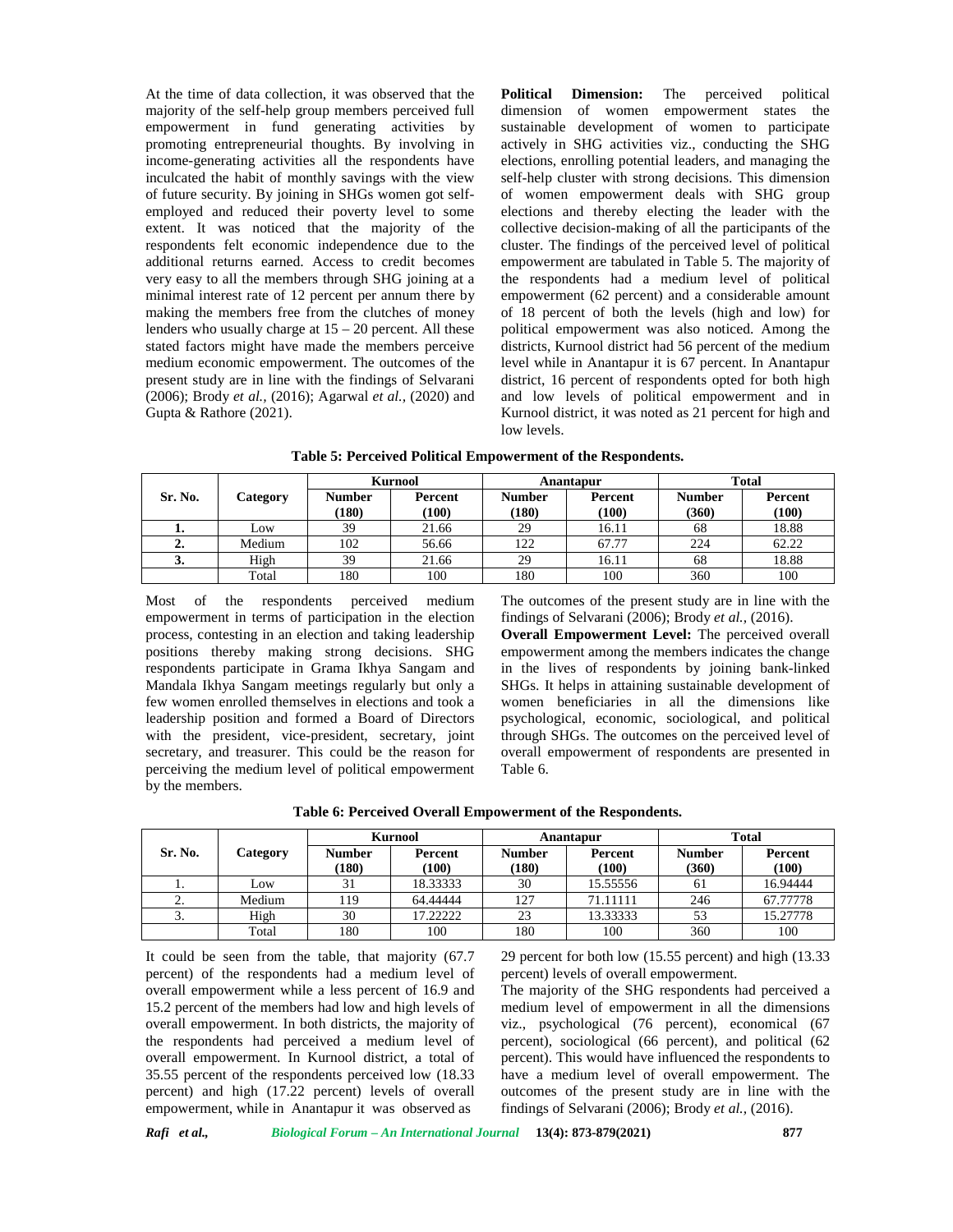| Sr. No.          | <b>Empowerment</b>                                          | Fully | <b>Partial</b> | Nil |
|------------------|-------------------------------------------------------------|-------|----------------|-----|
| A.               | <b>Psychological dimension</b>                              |       |                |     |
| 1.               | Improvement in self-confidence                              |       |                |     |
| 2.               | Improvement in communication skill                          |       |                |     |
| 3.               | Increase in leadership skill                                |       |                |     |
| 4.               | Improvement in competency skill                             |       |                |     |
| 5.               | Increased risk bearing ability                              |       |                |     |
| 6.               | Improved managerial skills                                  |       |                |     |
| 7.               | Development of self-respect                                 |       |                |     |
| 8.               | Skill development in maintenance of records and account     |       |                |     |
| 9.               | Ability to express own views                                |       |                |     |
| 10.              | "We" feeling among members                                  |       |                |     |
| 11.              | Increase in learning opportunity                            |       |                |     |
| В.               | <b>Sociological dimension</b>                               |       |                |     |
| 1.               | Awareness in social recognition                             |       |                |     |
| $\overline{2}$ . | Improvement in social status                                |       |                |     |
| 3.               | Improvement in educational status                           |       |                |     |
| 4.               | Gender equity                                               |       |                |     |
| 5.               | Awareness about women rights                                |       |                |     |
| 6.               | Awareness about socio-economic development programs.        |       |                |     |
| 7.               | Active involvement in addressing social issues and problems |       |                |     |
| 8.               | Members are highly informative                              |       |                |     |
| 9.               | Better understanding about group co-operation               |       |                |     |
| 10.              | Joint decision making at all levels                         |       |                |     |
| 11.              | Better planning in family maintenance                       |       |                |     |
| 12.              | Social problems in the village are resolved                 |       |                |     |
| 13.              | Better linkage with local institutions                      |       |                |     |
| 14.              | Development of ability in networking of people              |       |                |     |
| C.               | <b>Economic dimension</b>                                   |       |                |     |
| 1.               | Successful entrepreneurship                                 |       |                |     |
| $\overline{2}$   | Economic independence                                       |       |                |     |
| 3.               | Increased ability to support family financially             |       |                |     |
| 4.               | Development of savings habit                                |       |                |     |
| 5.               | Debt clearance                                              |       |                |     |
| 6.               | Repayment of credit in time                                 |       |                |     |
| 7.               | Free from exploitation of money lenders                     |       |                |     |
| 8.               | Engagement in income generating activity                    |       |                |     |
| 9.               | Reduced poverty level                                       |       |                |     |
| 10.              | Creation of own assets                                      |       |                |     |
| 11.              | Improvement in standard of living                           |       |                |     |
| 12.              | Security for future life                                    |       |                |     |
| 13.              | Provision of self-employment                                |       |                |     |
| 14.              | Awareness about the rate of interest for credit             |       |                |     |
| 15.              | Independent earning                                         |       |                |     |
| 16.              | Satisfaction of personal needs                              |       |                |     |
| 17.              | Access to credit                                            |       |                |     |
| 18.              | Increase in capacity to manage household                    |       |                |     |
| 19.              | Access to markets                                           |       |                |     |
| 20.              | Increased saving amount                                     |       |                |     |
| D.               | <b>Political dimension</b>                                  |       |                |     |
| 1.               | Strong decision-making power                                |       |                |     |
| 2.               | Participation in political process                          |       |                |     |
|                  |                                                             |       |                |     |
| $\overline{3}$ . | Contesting in election and taking leadership position       |       |                |     |

**Table 7: Index used for identifying the empowerment level persisting among the members of self-help groups.**

**Suggestions.** In light of the outcomes of the present study, the following suggestions are to be followed for improving the levels of women empowerment in all dimensions through the SHG program at the ground level.

• More training and awareness should be given on entrepreneurial ideas to the members for improving their economic standards.

• Non-government organizations should educate the members about the existing schemes and their benefits.

• Learning opportunities should be created for all the members by the NGOs for improving the skills of members.

• Members should be exposed to skill development programs through SHGs that can build internal confidence and makes them self-motivated.